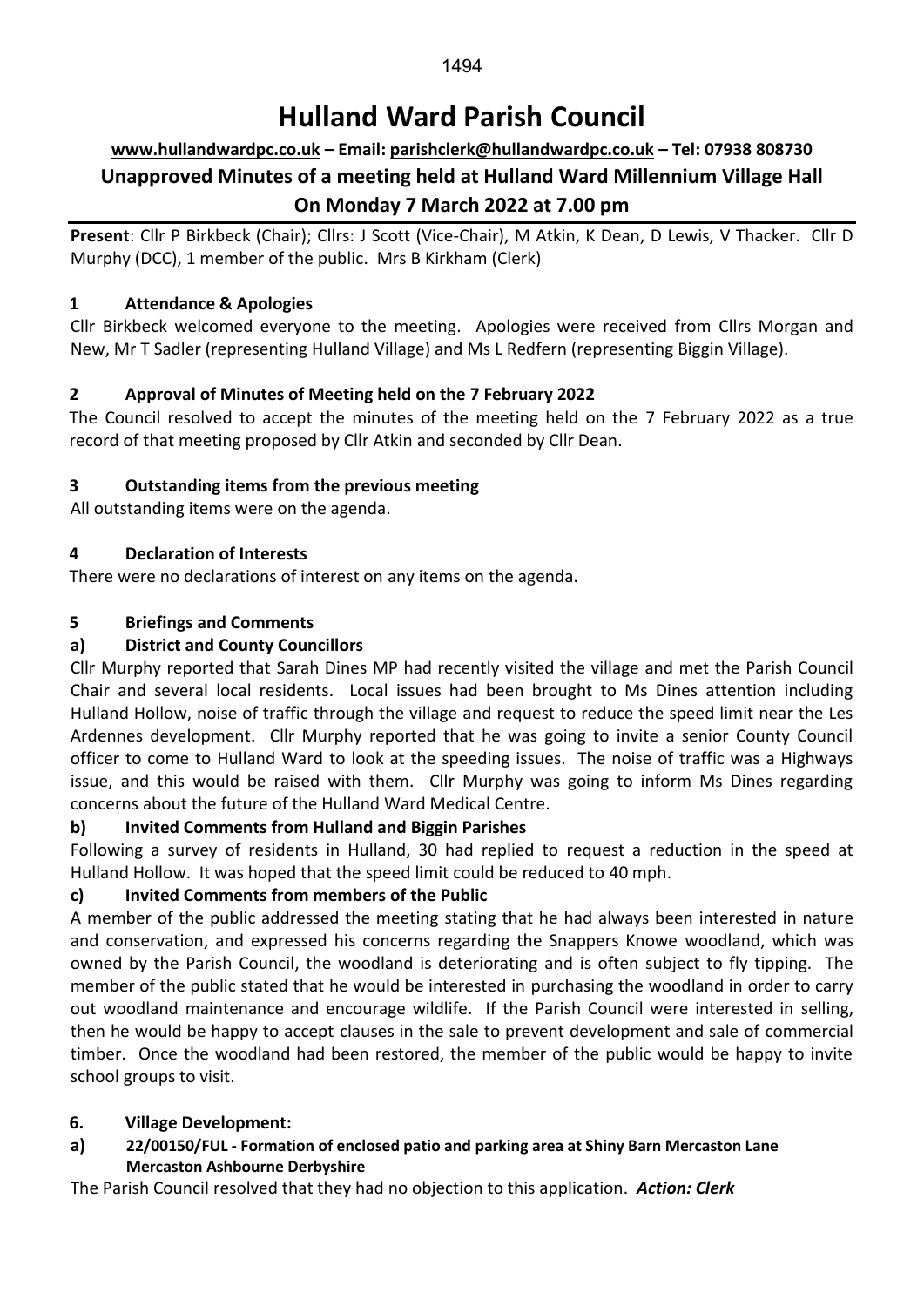#### **b) 22/00142/PDA - Change of use of agricultural building to 1 no. larger dwelling house (Use Class C3) and associated building operations at Mansell Park Scout Lane Hulland Ward**

The Parish Council resolved that they had no objection to this application. *Action: Clerk*

## **c) Wheeldon Way Development – Update from Working Group**

Plans are in place for the development to be started, it was uncertain as to why work had not yet progressed. A brochure of the development was available.

## **7 Village Image & Environment**

## **a) Report from meeting with Sarah Dines MP**

Cllr Birkbeck updated Councillors on his recent meeting with Sarah Dines MP where a number of local issues had been raised. Ms Dines had asked to be kept updated on the Intakes Lane junction improvements.

## **b) Update on Parish Council Website & Facebook Page**

After discussion the Council resolved to accept a quote of £230 for a new website and training for the Clerk. *Action: Clerk*

## **c) Village Hall Car Park Extension**

There was nothing further to report at present.

## **d) Speeding Issues – Signs/Community Speed Watch/Speed Watch Signs**

It was hoped to hold another speed watch session shortly. The latest speed sign data was now available, and this would be circulated shortly. *Action: Cllr Dean*

## **e) Neighbourhood Watch**

There was nothing to report at present. Regular alerts were being circulated to the group.

## **f) Vehicle noise on the A517 Hulland Ward/Update on discussions with Longcliffe Quarries**

There had been some difficulties in organising a meeting with Longcliffe Quarries, but it was hoped that this would take place in the next couple of weeks. *Action: Cllr Birkbeck*

## **g) Management of the Parish Council Land at Snappers Knowe**

Parish Councillors noted the comments made under item 5c) above. The Council acknowledged that the woodland was not being maintained at present. The Parish Council resolved that they were not currently interested in selling the land, but they agreed to obtain professional advice on the matter. *Action: Clerk*

#### **h) Pedestrian Crossing on the A517**

This matter to be carried forward to the next meeting.

## **i) Play Area Cleaning**

The Council resolved to organise cleaning of the play area in April.

## **j) Signage for the Slangs and Signage**

The signs have been ordered and they will be available shortly. Council needs to agree the siting of the signs. The cost of the concrete and slabbed base for the memorial bench would be £220.

## **k) Order for Hanging Baskets and Planters for 2022**

The Council resolved to go ahead with the order for hanging baskets and planters at a cost of £2,293. There would also be an additional one-off cost of £100 which was a legal charge payable to Derbyshire County Council for an object on the Highway Licence. *Action: Clerk*

## **l) The Great British Spring Clean 25 March – 10 April 2022**

The Village Litter Pick was planned for Saturday 26 March, litter picking equipment had been ordered. The meeting point for the litter pick was to on the Slangs. *Action: Cllr Thacker*

## **m) Queens Platinum Celebrations**

The planting of the orchard and signage on the Slangs will be the main way the Parish Council will commemorate the Jubilee. The Council also proposed presenting mugs to the children of Hulland School.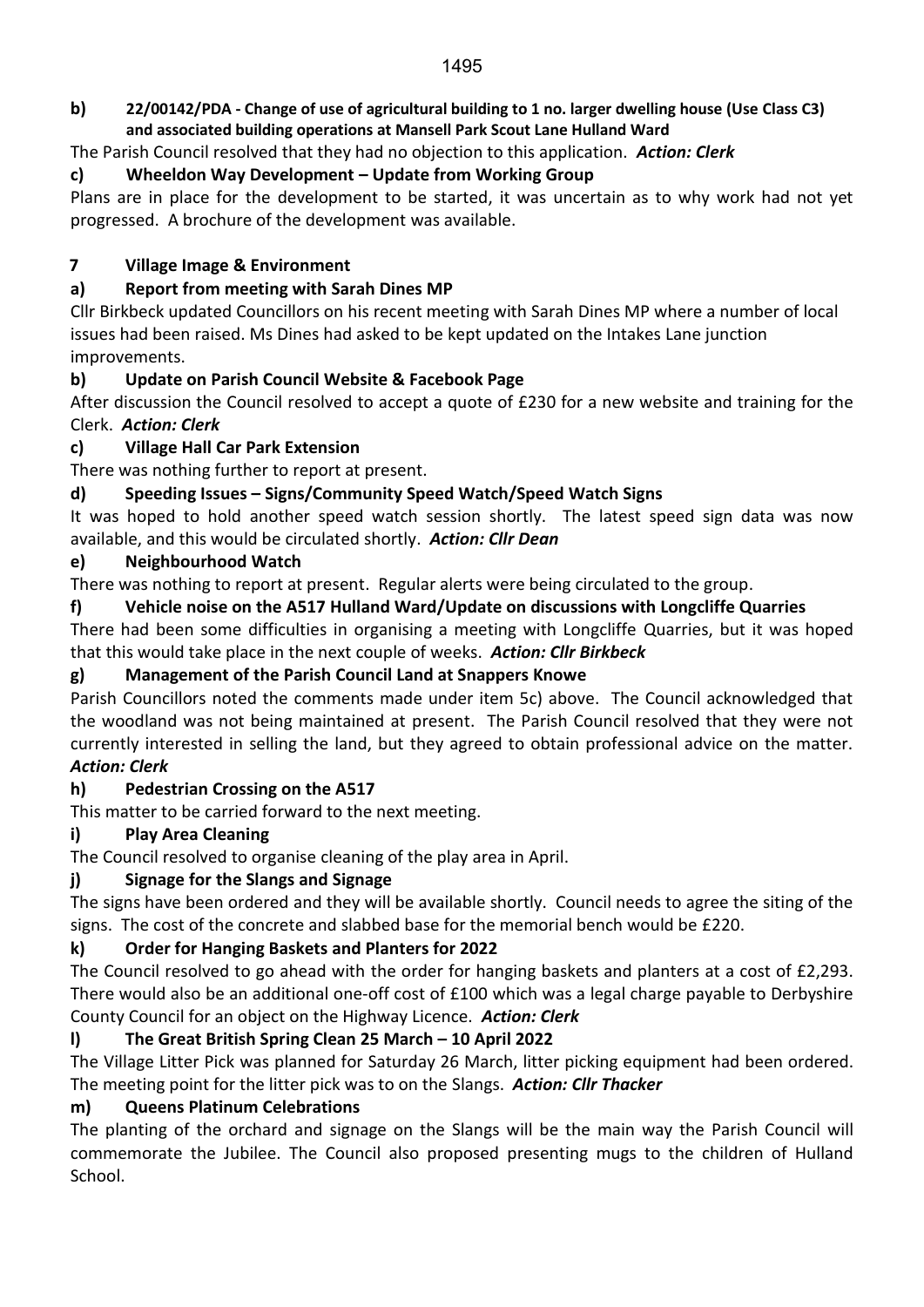## **n) Update on Issues at Hulland Ward and Brailsford Doctor's Surgery**

Parish Councillors were extremely concerned about the future of the Medical Practice. There was to be an open meeting in Brailsford on the 6 April which is open to residents of both villages. Clerk was asked to contact South Dales Health Group to invite a representative to the next Parish Council meeting. The local MP Ms Sarah Dines was also to be informed of the situation. Action: Clerk

## **o) Planting of a time capsule in the grounds at the Village Hall**

The WI had requested permission to plant a time capsule in the grounds of the village hall. The Council resolved that this could go ahead and to ask for information about the time capsule to go in the entrance to the hall.

## **p) Approval of the purchase of a Grit Bin for Viewdales Close at a cost of £120**

The Council resolved to go ahead with the purchase of a small green grit bin for Viewdales Close. *Action: Clerk*

## **8 Finance and Administration**

**a) To consider the request for a grant for Hulland Ward Bowls Club to purchase a handling unit for the bowls mats**

It was reported that the Village Hall Committee had agreed to a grant of one-third of the cost. The Clerk to advise the group as to where they could apply for grant funding to cover the remainder of the cost. *Action: Clerk*

## **b) To approve an annual increase on the rents payable on Parish Council land**

The Council resolved to go ahead with a 4.9% rental increase in line with the January RPI as detailed on figures previously circulated to members.

#### **c) Co-option of a Parish Councillor**

The Parish Council vacancy had been advertised but there had been no expressions of interest.

## **d) Review of Financial Regulations**

This matter to be carried forward to the next meeting. *Action: Cllrs Dean and Scott*

#### **e) Update on Finances**

The balance in the current account was £18,884.58.

#### **f) Invoices and Expenses for approval at this meeting**

The Council unanimously resolved to approve payment of the following items:

| Simply Uniform Ltd   | 177.30 |
|----------------------|--------|
| Lester Lowe Ltd      | 288.00 |
| Clerk's Salary       | 240.62 |
| <b>Nest Pensions</b> | 26.52  |
| Clerk's Expenses     | 20.91  |

#### **9 Review & Update on Capital Projects**

Nothing further to report on capital projects.

#### 10 **Councillor's Reports and Observations**

- The Clerk was asked to send an email of thanks to the organiser of the recent Coffee Morning which had been a very successful village event, the funds raised had supported a number of organisations. It was suggested that in future Councillors should be nominated to attend community events and answer questions. *Action: Clerk*
- A few people had asked about the availability of allotments in the village.
- The Parish Council did not currently have a display board. Quotes to be obtained.
- Only one set of defibrillator pads had been received, so one of the current sets is now out of date. It was hoped that the additional set would be received shortly.
- Where could residents take donations for the Ukraine crisis?